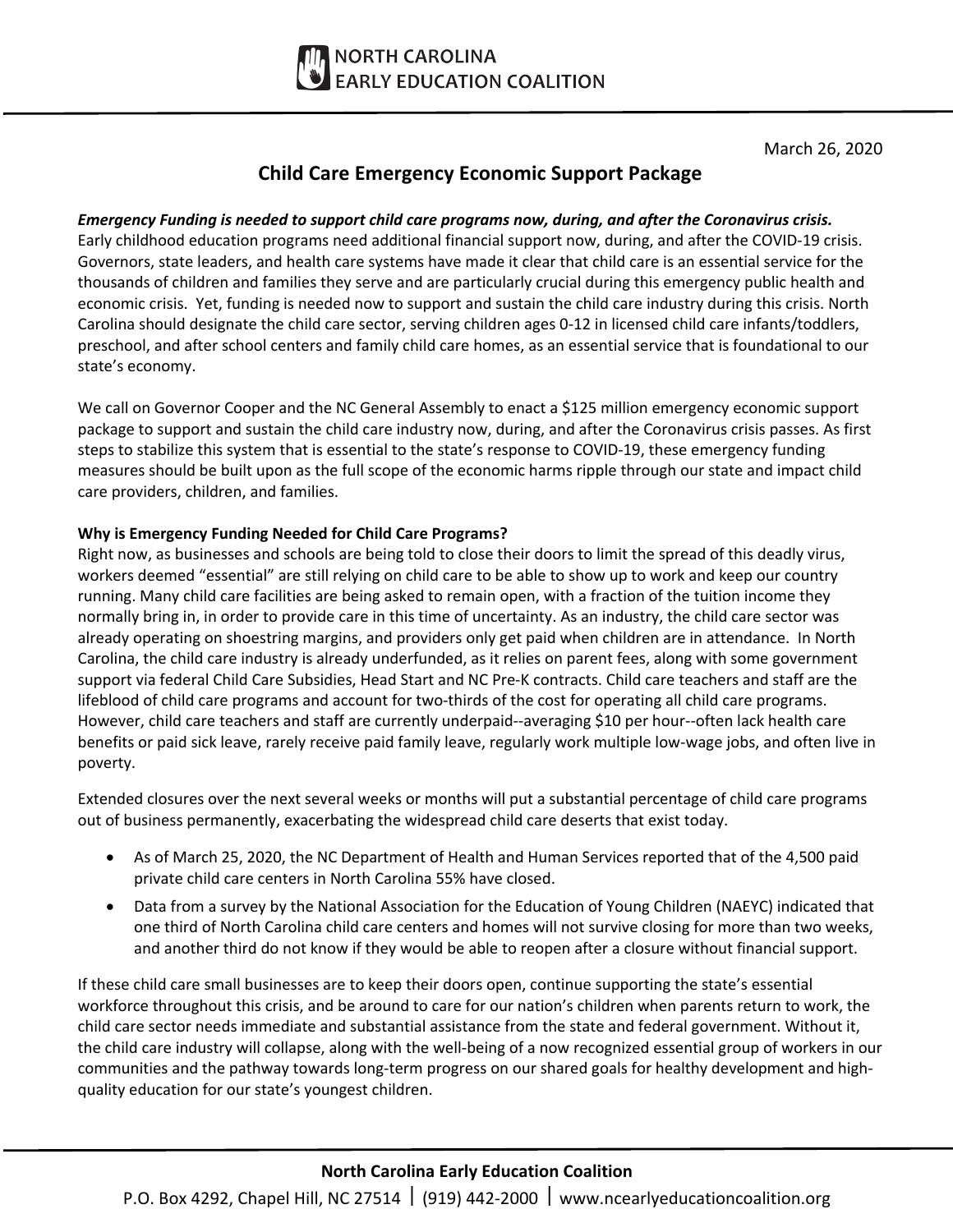#### **Three key emergency funding measures are urgently needed now:**

- *First, make sure that child care programs who are choosing to remain open during the crisis have the financial, programmatic, and health care support necessary to do so and that the children attending their programs – particularly children of first responders, health care providers, and other essential personnel – are receiving priority child care assistance.*
- *Second, ensure child care providers who are closed will continue to receive funding that will allow them to pay staff - when existing federal or state programs fall short or exclude them - and cover fixed costs, through business interruption grants and low-interest or forgiveable loans.*
- *Third, put in place policies that will sustain the child care industry today by providing financial assistance to child care as a critically needed small business through all available emergency or Coronavirus financial aid recovery programs and position the system to deliver affordable, accessible child care to young children and their families in the long-term.*

#### **Support for the Existing Child Care Industry:**

The following must be created by the state and should prioritize the needs of the child care sector:

- **Emergency Funding:** Establish an Emergency Child Care Fund and ensure that any emergency federal or state funds include designation for child care programs as a distinct category and provide access for funding to address immediate needs such as emergency staffing, lost parent and/or child care subsidy fees, fixed operating costs, costs associated with cleaning and sanitizing facilities, and special preparedness training and support to staff.
- **Direct Grants:** Make direct grants available to licensed child care providers (including home-based, center-based, non-profit, and for-profit) to help cover ongoing fixed costs (rents, utilities etc.), salaries and benefits for early childhood teachers and staff, the cost of providing paid sick and family leave, and the cost of lost business.
- **Small Business Loans:** Create a new category for child care programs and/or prioritize any new Small Business Administration Disaster Grants and ensure that any grants would include eligibility for licensed child care providers (including home-based, center-based, non-profit, and for-profit). Provide zero-interest or low-interest loans with access to capital to allow child care programs to cover the costs upfront to stay in business or start up again, with delayed schedules for paying the loan back until the program becomes reestablished. Any state level program designed to deliver small business loans should be forgivable if the business retains payroll levels and remains operational.
- **Child Care Subsidy:** The current child care subsidy market rate system should not be used as the basis for reimbursement for child care programs designated as emergency child care sites because it is not adequate or equitable across age groups, counties or star rating. The state should establish a standard rate that is 25%-50% above the state market rate average or their county's own market rate for all child care programs designated as emergency child care sites.

#### **Support the Early Childhood Workforce:**

Provide child care programs with emergency funding to pay staff through June  $30<sup>th</sup>$  who may be out on leave because they have been diagnosed with the coronavirus or who are caring for family members diagnosed with the virus, or to stay open as necessary to support parents who need child care.